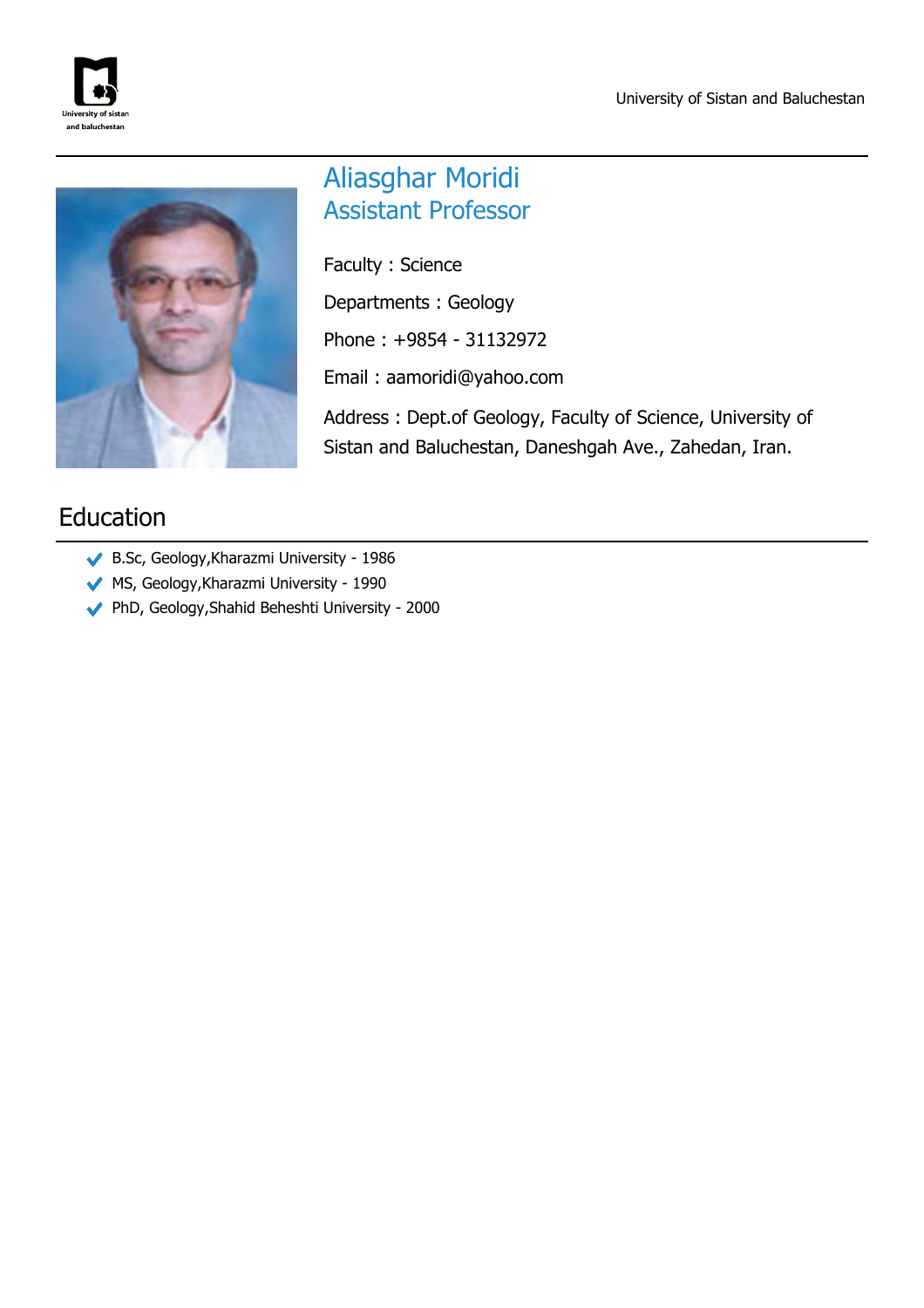

## Journals Papers

### 2020

1. Role of tectonics in the evolution of Taftan Volcano, SE Iran

Abdolreza Partabian, , Aliasghar Moridi, Habib Biabangard

Volume: (9) 173 - 186

## 2017

2. Geochemical and textural characteristics of plagioclase as evidence for open-system processes: Case study from Bazman volcano (SE Iran)

Ali Ahmadi, , Aliasghar Moridi,

Volume: (25) 367 - 380

3. Mixing of basaltic and andesitic magmas in the Bazman volcanic field of southeastern Iran as inferred from plagioclase zoning

, Ali Ahmadi, richard lentz david, Aliasghar Moridi

MINERALOGICAL MAGAZINE Volume: (81) 975 - 985

4. Geochemical characterization of basalts from west of Khash (SE Iran) an approach to the nature of the mantle source

, Ali Ahmadi, , Aliasghar Moridi, richard lentz david

Volume: (8) 99 - 118

5. Petrography, geochemistry and tectono-magmatic setting of the dykes of the north and the west of Zahedan (Southeast Iran)

Habib Biabangard, , Aliasghar Moridi, Mahammad Reza Bakhshi Mohebbi

Volume: (8) 147 - 164

#### 2011

6. Investigation of physicochemistry environment of Sungun porphyry Cu deposit using chemical characteristic of minerals (northeast of Tabriz)

, Mohammad Boomeri, Ali Ahmadi, Aliasghar Moridi, hall daglass, mehdi jamali

Volume: (20) 47 - 54